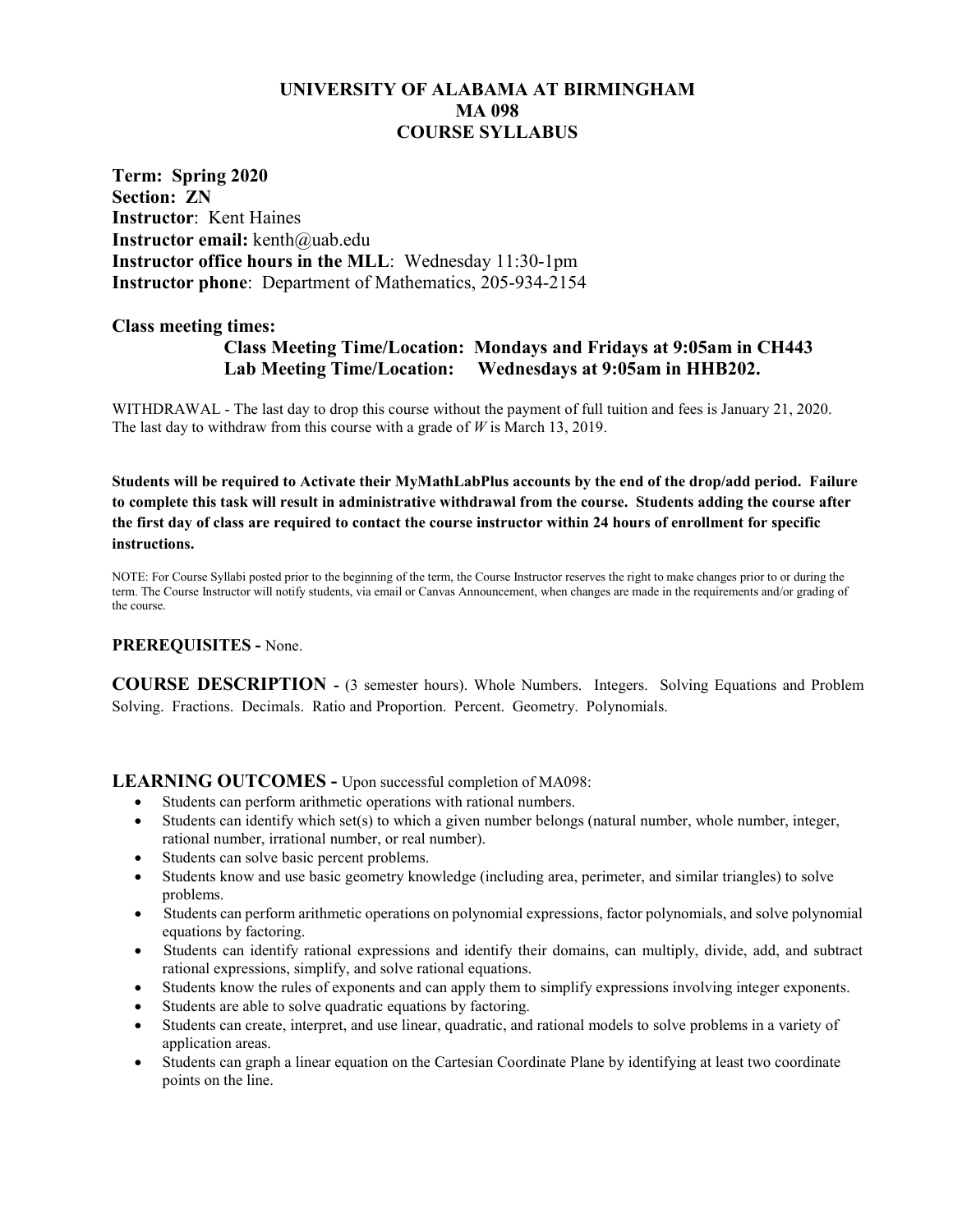**This course is about developing quantitative reasoning ability as well as acquiring specific mathematical skills** (algebra, arithmetic, etc.). The above learning outcomes are realized in the course with a variety of learning opportunities (group work, lecture, and computer-aided instruction)

**ATTENDANCE/PARTICIPATION POLICY -** Participation in ALL Class meetings, Lab meetings, and learning activities is **REQUIRED** and points will be awarded. No participation points are awarded for late arrivals or absences (excused or unexcused). Students who miss class or lab due to official university business must present notification in advance and make arrangements to complete the missed work in advance of the absence.

- **CLASS meetings** are held on Mondays and Fridays.
	- o There are 14 weeks of scheduled Class meetings.
	- $\circ$  Students earn 10 points per week for class meetings.<br> $\circ$  Students must **arrive on time and participate the e**
	- o Students must **arrive on time and participate the entire time**.
	- o Class meeting format is **group work and lecture**.
	- Rules and standards for group work, report evaluation, and awarding of participation points will be addressed at the first class meeting.
	- o **NO LAPTOPS OR OTHER ELECTRONIC DEVICES USED DURING CLASS**.
- **LAB meetings** are held on Wednesdays.
	- o There are 14 scheduled Lab meetings.
	- o Each Lab meeting is worth 5 points.
	- o Students must **sign the roll** as they enter the Lab meeting.
	- Students must **arrive on time and participate the entire time** to earn the points.
	- $\circ$  Students must work on Homework and Quizzes or study the course material.<br> $\circ$  Students should ask for help with the material during this time.
	- o Students should ask for help with the material during this time.
	- o Students must take Tests during scheduled Lab meetings. See the class schedule for dates.
	- Note that all computer use in the MLL is monitored.

**MATERIALS – You must purchase a MyMathLabPlus course ACCESS CODE and the course workbook**. You may purchase the access code and the workbook shrink-wrapped together (this is the least expensive way to purchase the access code and the workbook). You may also purchase the access code and workbook separately.

#### The workbook is *Review of Basic Algebra, UAB Math 098 Student Workbook***.**

The MML PLUS access code may be purchased directly from Pearson within your course account or from a bookstore.

Students who are **retaking the course** from the previous semester (and had already purchased a MyMathLab Plus access code) should contact the instructor about whether or not a new access code is required.

**ALL students MUST PURCHASE a MyMathLab PLUS ACCESS CODE.** NO EXTENSIONS of deadlines are given due to failure to purchase the required materials.

**Calculator**: Students will need a calculator for class meetings. During testing, only the computer desktop calculator may be used and no graphing or handheld calculators are allowed.

#### **Access for a course in MyMathLab Plus**

All Homework, Quizzes, and Tests for this course are available only in MyMathLab Plus.

- A MyMathLab Plus account has already been established for you and must be activated.
	- Log in to **BlazerNet** and click on the MyMathLab Plus link.
	- Click on your course.
	- Choose one of the following:
		- o Access Code (enter your printed code)
		- o Buy Now (credit card required)
		- $\circ$  Pay Later (allows temporary access, good for only 14 days, no extensions when it expires)\*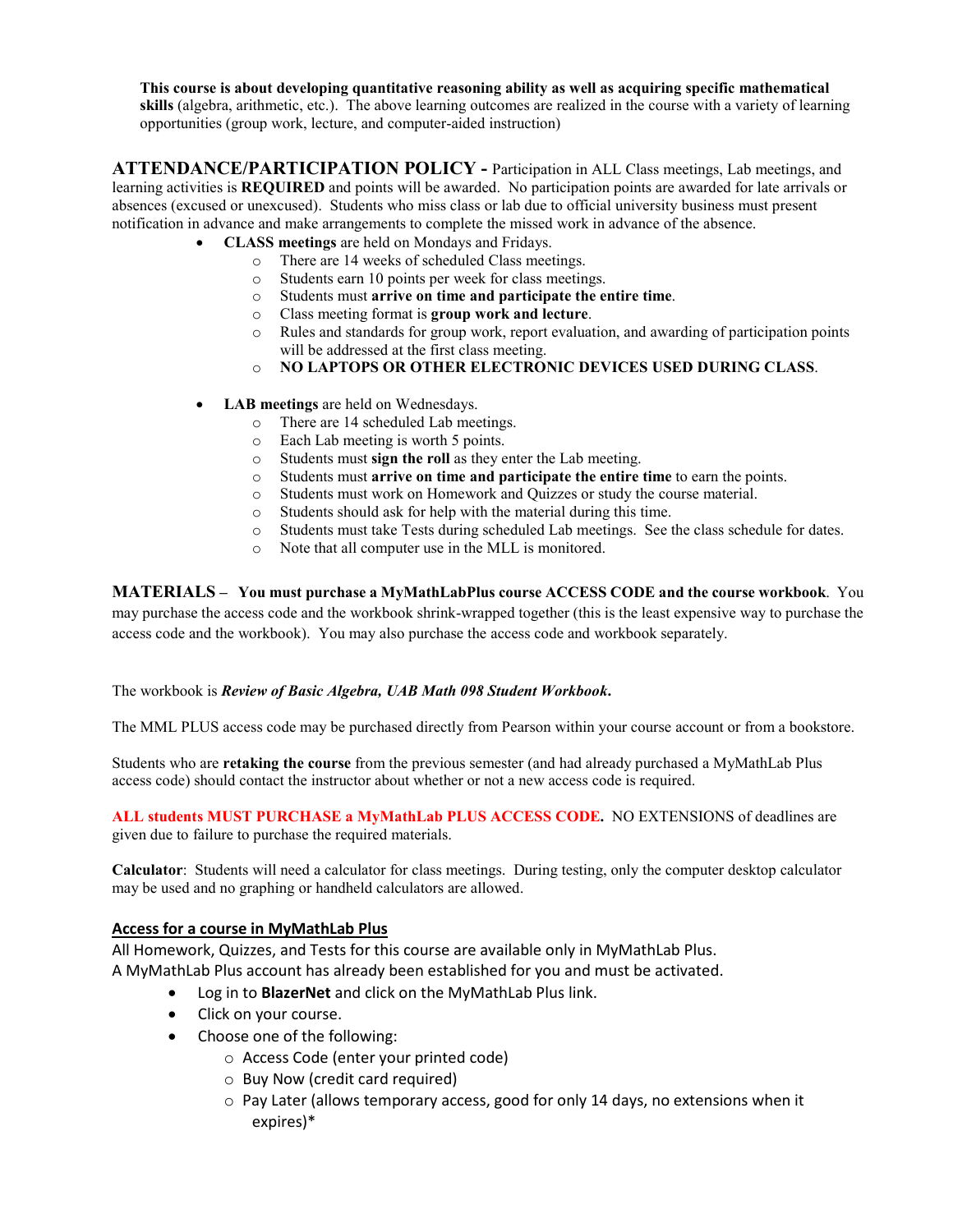\***Once Pay Later (Temporary Access) has expired, you will be prompted to choose Access Code or Buy Now. You will no longer have access to your course materials and assignments in MyMathLab Plus until you enter your code or purchase it.** Please note that there will be **NO EXTENSIONS for missed homework, quiz, or test deadlines due to failure to purchase access to your online materials.**

If you have any questions regarding your MyMathLab Plus account, email the course instructor. Please note that there will be **NO EXTENSIONS for missed homework, quiz, or test deadlines due to failure to purchase access to your online materials.**

# **STUDENT EXPECTATIONS STATEMENT**

The Course Syllabus and Schedule serve as a Contract by which the student must comply. An excuse of "not knowing" information covered in these documents is not an acceptable excuse for making mistakes in this class.

- Students are required to complete weekly assignments and learning activities by the deadline. All deadlines are based on CENTRAL TIME. **There are NO EXTENSIONS of DEADLINES**. See the class schedule for details.
- Students are expected to maintain an active BlazerNet account.
- Students are expected to read the Schedule and Syllabus for this class.
- Students are expected to check their UAB email daily and respond within 48 hours to instructor emails.
- All students are required to obtain and use the UAB email address that is automatically assigned to them as UAB students. All official correspondence will be sent ONLY to the  $@$ UAB edu email address.
- All students are responsible for ensuring that the correct UAB email address is listed in Canvas by the end of Week 1, and that their UAB email account is in proper working order during the entire time they are enrolled at UAB. Email is the only way the Course Instructor can, at least initially, communicate with students. It is the student's responsibility to make sure a valid email address is provided. Failure on the student's part to do so can result in the student missing important information that could affect his grade. **Students are responsible for the information that is sent to their UAB email account.** The Course Instructor will not accept emails sent from other accounts.
- **Students are expected to devote an average of 8 to 12 hours per week to this class**.
- **Students are expected to have a back-up plan** in the event their computer has operational problems, there is loss of electricity, or there is loss of Internet access. These are not an excuse for late or incomplete submission of assignments, nor are they acceptable reasons for an assignment deadline extension. UAB's MLL, most public libraries, school libraries, university libraries, etc. have computers with Internet access and are available for use by the public.
- The **Math Learning Lab** (**MLL**) in 202 Heritage Hall is available for student use Monday through Friday. Students in this course may use the computers to complete assignments, and they may get assistance from math tutors. Tutors will not solve all of your problems or sit with you for extended periods of time, but they will help guide you so that you can complete your work independently. No appointment is necessary. The hours of operation in the Fall and Spring are usually Monday through Thursday 9:00am to 8:00pm, and Fridays 9:00am to 3:00pm, and in the Summer the hours are usually Monday through Thursday 9:00am to 7:00pm, and Fridays 9:00am to 2:00pm. The MLL is closed during all holidays and breaks, and also during final exams (except for testing). For more information, go to [http://www.uab.edu/cas/mathematics/mll.](http://www.uab.edu/cas/mathematics/mll) Please note that all computer use in the MLL is monitored.
- Students are expected to participate in this course by attending all Class meetings and Lab meetings, and by following the Course Syllabus, Class Schedule, and any additional information provided by the Course Instructor.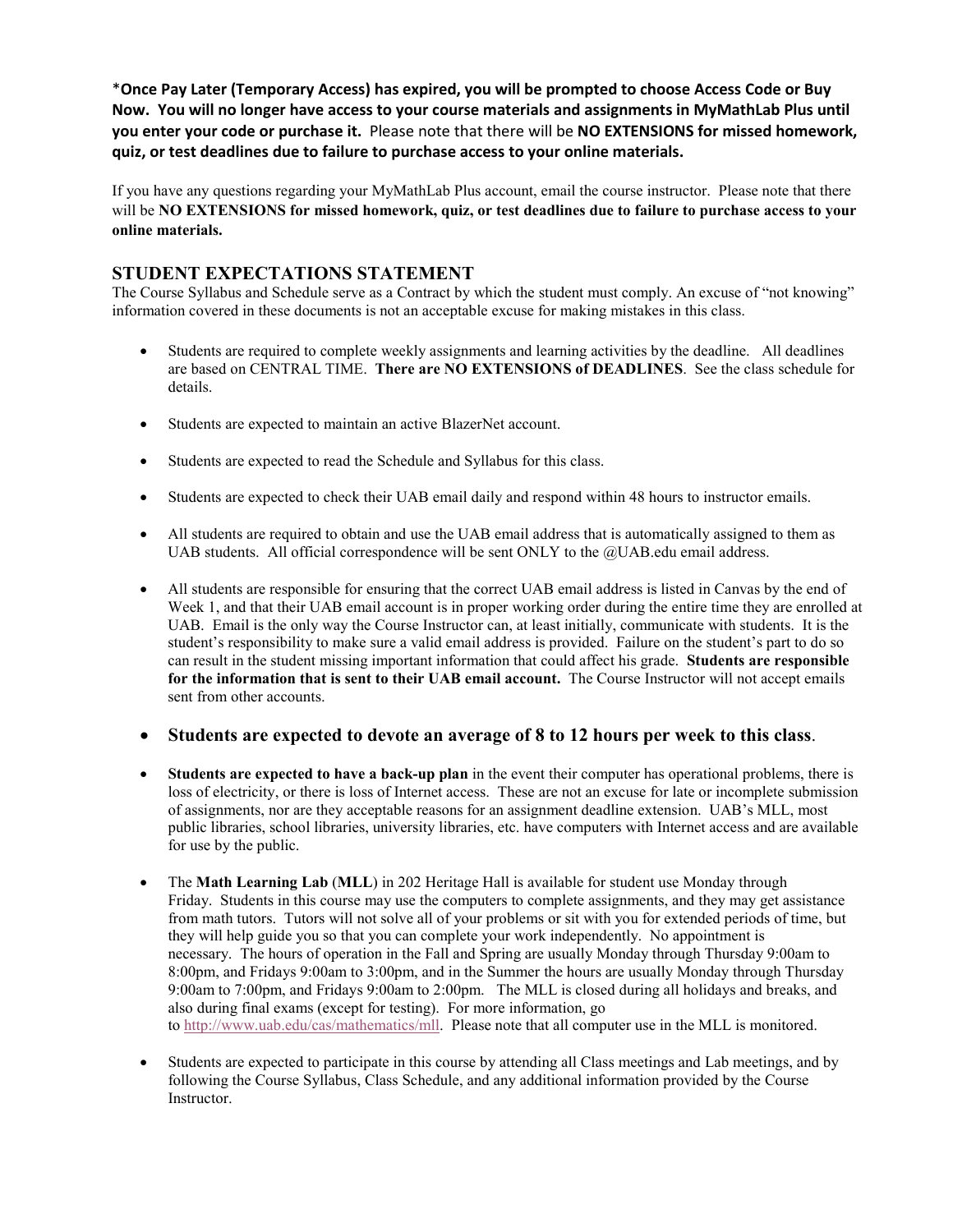- Students are expected to remain in regular contact with the Course Instructor via UAB email as well as through participation in Class and Lab meetings.
- **Students are expected to use their UAB email** for one-on-one instructor/student conferencing or to schedule an individual meeting. If a student has a question about the material, then he should ask for help during the Lab meeting or use the Ask My Instructor link in MyMathLab Plus at other times to email the instructor.
- **Students are expected to review their grades and participation** by clicking on Check Your Grade in MyMathLab Plus [\(https://secure.cas.uab.edu/mll/db\)](https://secure.cas.uab.edu/mll/db) **on a regular basis.** The Course Instructor does not use email to communicate grades or comments about graded assignments.
- Students in this class will be expected to:
	- o Speak and write Standard English.
	- o Work cooperatively with others.
	- o Possess independent reading and study skills at the university level.
	- o Possess basic computer skills.
	- o Possess the appropriate computer software and hardware necessary for successful participation in the class if they choose to work outside the MLL.

### **TECHNOLOGY REQUIREMENTS -** Students must have:

- Access to BlazerNet. Students will link to Canvas and MyMathLab Plus here.
- A UAB email account that can be accessed on a daily basis.
- Email software capable of sending and receiving attached files.
- Students who work outside of the MLL must have:
	- o Reliable access to the Internet with a 56k modem or better.
		- o 1 GB RAM or better.<br>
		o 2GHz processor or be
		- o 2GHz processor or better.<br>  $\circ$  A personal computer capa
		- A personal computer capable of running MyMathLab Plus. Students who use older or beta browser versions will have compatibility problems with MyMathLab Plus.
		- o Virus protection software, installed and active, to prevent the spread of viruses via the Internet and email. It should be continually updated!
		- o Not having a computer, computer problems, computer crashes, loss of Internet and/or loss of electricity are NOT acceptable excuses for late work, incomplete work, or a request for an assignment deadline extension. **Students are expected to have a back-up plan** in case any of these occur.

**CLASS SCHEDULE** - A copy of the class schedule is provided to students. The class schedule identifies the specific dates and times of all assignments and deadlines. It also identifies the chapters and sections of the text that correspond to the homework, quizzes, and tests.

**COURSE STRUCTURE -** This course is primarily computer-based. Students must have reliable access to **BlazerNet** so they can work on their assignments in MyMathLab Plus. Students who work on the assignments outside of the MLL must ensure that they meet the system requirements.

• **MyMathLab Plus assignments**:

#### **Before beginning your first assignments in MyMathLabPlus, there is a required Syllabus Quiz. Students are required to earn 100% on this quiz to gain access to the homework and quiz sets.**

- o **HOMEWORK** There are 14 homework assignments that are required, and each is worth 5 points. Homework is completed and submitted in MyMathLab Plus (access code required). Students access MyMathLab Plus through BlazerNet. When the homework is submitted or closed in MyMathLab Plus, a score and percentage are given
- o *An unlimited number of attempts can be made on each homework problem* before the deadline, so students should be able to earn  $100\%$  on ALL HOMEWORK. If a problem is marked with a red  $(X)$ as incorrect, then the student can click on *Similar Exercise* at the bottom of the page and work another problem correctly for full credit (before the deadline). Students can go in and out of the homework as many times as they like before the deadline (all of the work is automatically saved). Students earn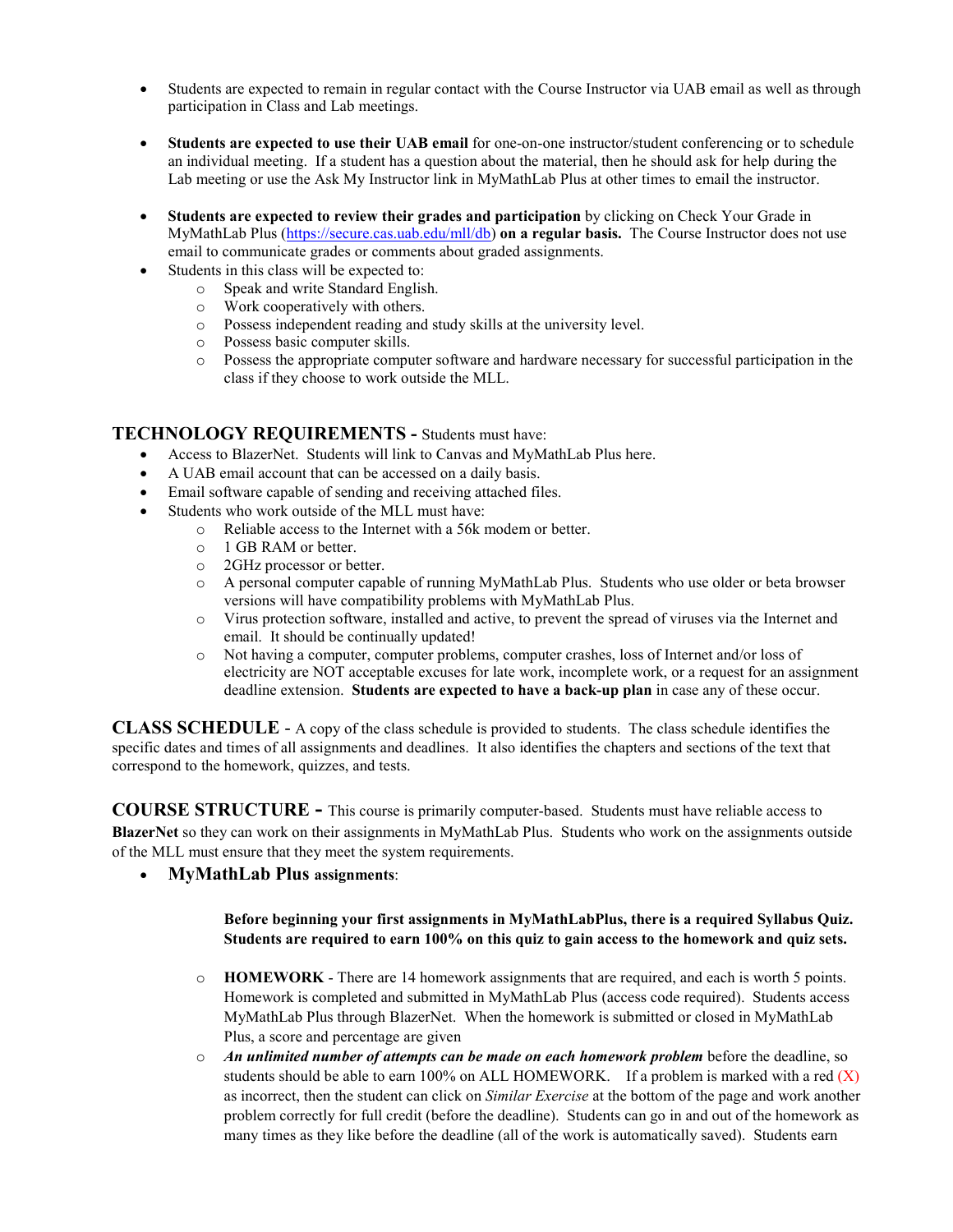points for homework completed on or before the due date. After the due date, students can review homework assignments and work similar exercises, but they cannot change their score.

All homework is available at the beginning of the term, so students may work ahead as much as they like. **There are NO EXTENSIONS or make ups for missed homework because the work can and SHOULD BE completed IN ADVANCE of the deadlines.**

o **QUIZZES** - There are 14 Quizzes that are required, and each is worth 5 points. Quizzes are completed and submitted in MyMathLab Plus. Students access MyMathLab Plus through BlazerNet. Once a Quiz is submitted in MyMathLab Plus, it is scored and a percentage is given. Students take the Quizzes on their own schedule, but they can only earn the Quiz points if the Quiz is taken on or before the due date. **Students must complete the Quizzes BY THEMSEVLES without any assistance from another person**. The Quizzes are timed, and they **must be taken in one sitting within 30 minutes**. Students cannot exit the Quiz or that will count as one of their attempts. Each quiz can be taken twice, and the highest score attained will count.

All Quizzes are available at the beginning of the term, so students may work ahead as much as they like. **There are NO EXTENSIONS or make ups for missed Quizzes because the work can and SHOULD BE completed IN ADVANCE of the deadlines.**

o **TESTS** – There are 5 major Tests that are required, and each is worth 130 points. Tests are completed and submitted in MyMathLab Plus ONLY during the scheduled lab meeting. Once a Test is submitted in MyMathLab Plus, it is scored and a percentage is given. The UAB score (out of 130 pts) for the Test can be found online at<https://secure.cas.uab.edu/mll/db/> and also under Check Your Grade in MyMathLab Plus. Students can only review their tests immediately after submitting.

#### *All major Tests have a 50 minute time limit and must be taken during the scheduled lab meeting.*

Testing procedures:

- Clear all tables of everything EXCEPT a valid photo ID and a pen/pencil.
- NO electronic devices of any kind are allowed  $--$  must be turned off and put away.
- NO paper or notes of any kind are allowed --- must be put away out of sight. o A test cover sheet/scratch paper with the test password will be provided.
- NO handheld calculators of any kind are allowed.
	- o Students may only use the computer desktop calculator.
- Log in to MyMathLab Plus.
	- o Click on the appropriate Test.
	- o Click on the Start menu and open the calculator.
	- o LIFT YOUR KEYBOARD before receiving a test cover sheet.
	- o BEGIN your test IMMEDIATELY.
- **Students who fail to follow the testing procedures or display inappropriate behavior will be asked to leave and will be referred to the appropriate authorities for academic misconduct.**
- o **REVIEW FOR TESTS** There are 5 practice tests (one for each test). Students may earn up to 4 points for each practice test (based upon the highest score earned on each practice test). Students should use the practice tests as a study tool.

**The Reviews are NOT timed, and students may go in and out of them until they are ready to submit.** Each practice test may be taken an unlimited amount of times.

**Completing HW, Quizzes, and Tests in MyMathLab Plus -**All HW, Quizzes, and Tests may only be accessed through **BlazerNet.** Before students begin working at home, they must run the **browser check** and make sure they meet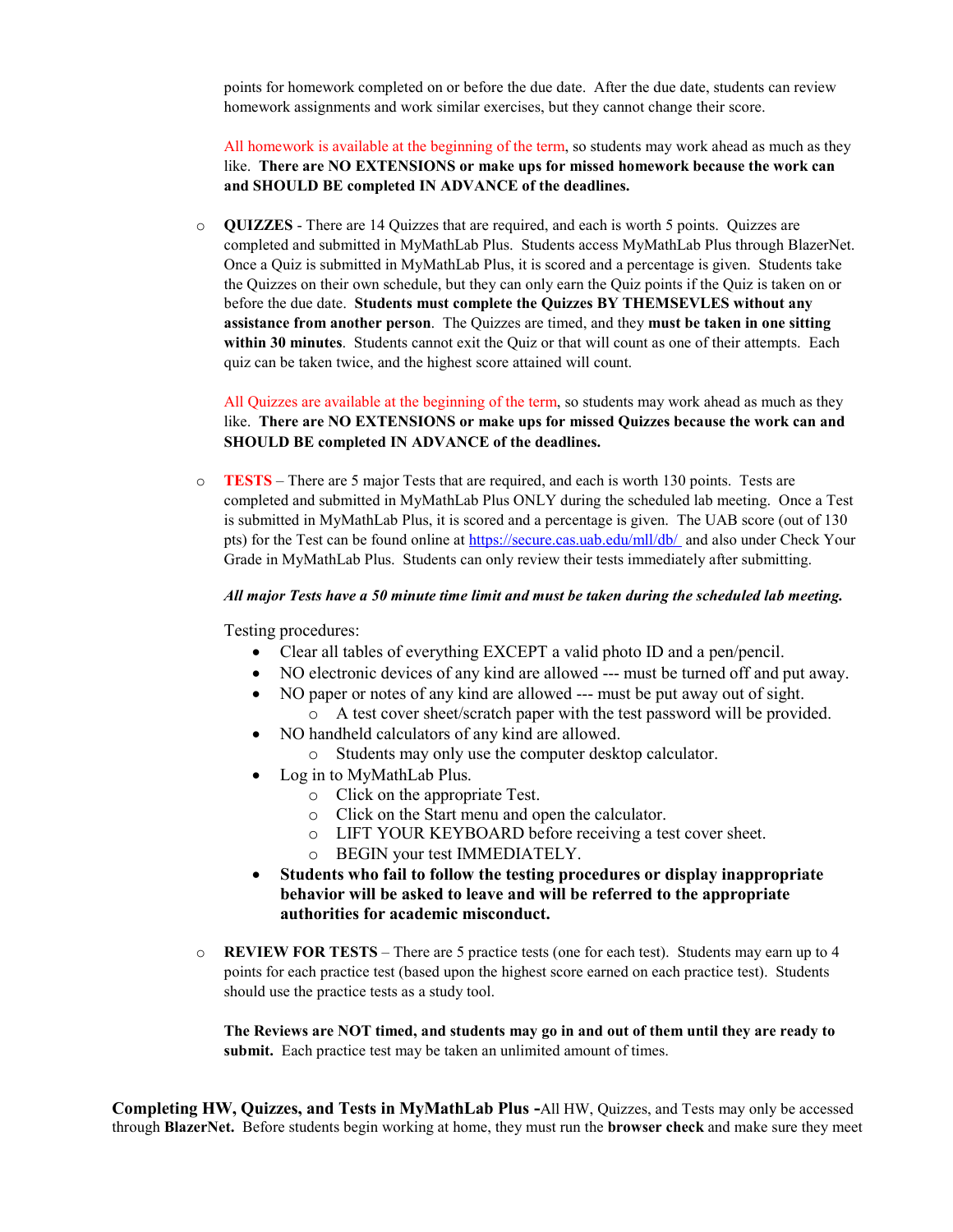the **system requirements**. Please note that no make ups or extension of deadlines are given for technical problems. **Students can and should complete all HW and Quizzes well in advance of deadlines because these assignments are available from the first day of the term until the deadline.**

Some troubleshooting tips for problems with MyMathLab Plus:

- **Close the browser** and start again by logging into BlazerNet.
- **Try another browser** if yours doesn't work. Install and use only supported browsers.
- You can only ACCESS YOUR COURSE through BlazerNet. **No other login pages will work**.
- If nothing works, contact Pearson's technical support via CHAT.
- Have a back-up plan. Make arrangements to work in the MLL or elsewhere in advance.
- **Email the instructor** if you have problems. He/she might be able to help.

**COURSE GRADES -** Students earn their grade in the course by accumulating points. There is a maximum of 1000 points available. No points are available after Test 5 is taken, so students should earn as many points as possible throughout the semester by completing all assignments by the deadline. NO late assignments are accepted or allowed, and no adjustments will be made.

All assignment grades will be posted and maintained in the math department database, which can be accessed in by going to [https://secure.cas.uab.edu/mll/db/.](https://secure.cas.uab.edu/mll/db/)

Note that **FINAL GRADES are awarded by TOTAL POINTS EARNED**, NOT by percentages. Percentages give students an idea of how they are doing in the class on a day-to-day basis, but they are constantly changing since they are based on the deadlines as of the current date. Percentages are not rounded. Total points and percentages won't usually match until the end of the semester (after all deadlines have passed).

**Homework, Quiz, and Test grades are automatically updated and loaded into the database on a daily basis**. All other grades will be manually entered by the instructor as soon as possible after grading (usually within one week).

| <b>Grade Element</b>           | <b>Points</b> | Quantity | <b>Total Points</b> |
|--------------------------------|---------------|----------|---------------------|
| Homework                       |               |          |                     |
| Quizzes                        |               | 14       |                     |
| Lab Attendance                 |               | 14       |                     |
| Class Participation (per week) | 10            | 14       | 140                 |
| Tests                          | 130           |          | 650                 |
| Total points                   |               |          | 1000                |

**Grading scale for MA 098:**

| <b>Points Earned</b> | <b>Course Grade</b> |
|----------------------|---------------------|
| 900-1000             | A                   |
| 800-899              | B                   |
| 700-799              |                     |
| 500-699              |                     |
| Below 500            |                     |

# **MAKE-UP WORK POLICY –** In general, **NO MAKE-UPS are allowed**.

There is no appeal for missed class meetings, lab meetings, homework, or quizzes. **A student missing scheduled class or lab meetings due to university related business or government mandated activities is required to notify the instructor no later than one week prior to the missed meeting date in order to be able to make up the missed meeting**. If a student does not communicate with the instructor one week prior to the missed meeting date, the student will not be able to make up the missed meeting points.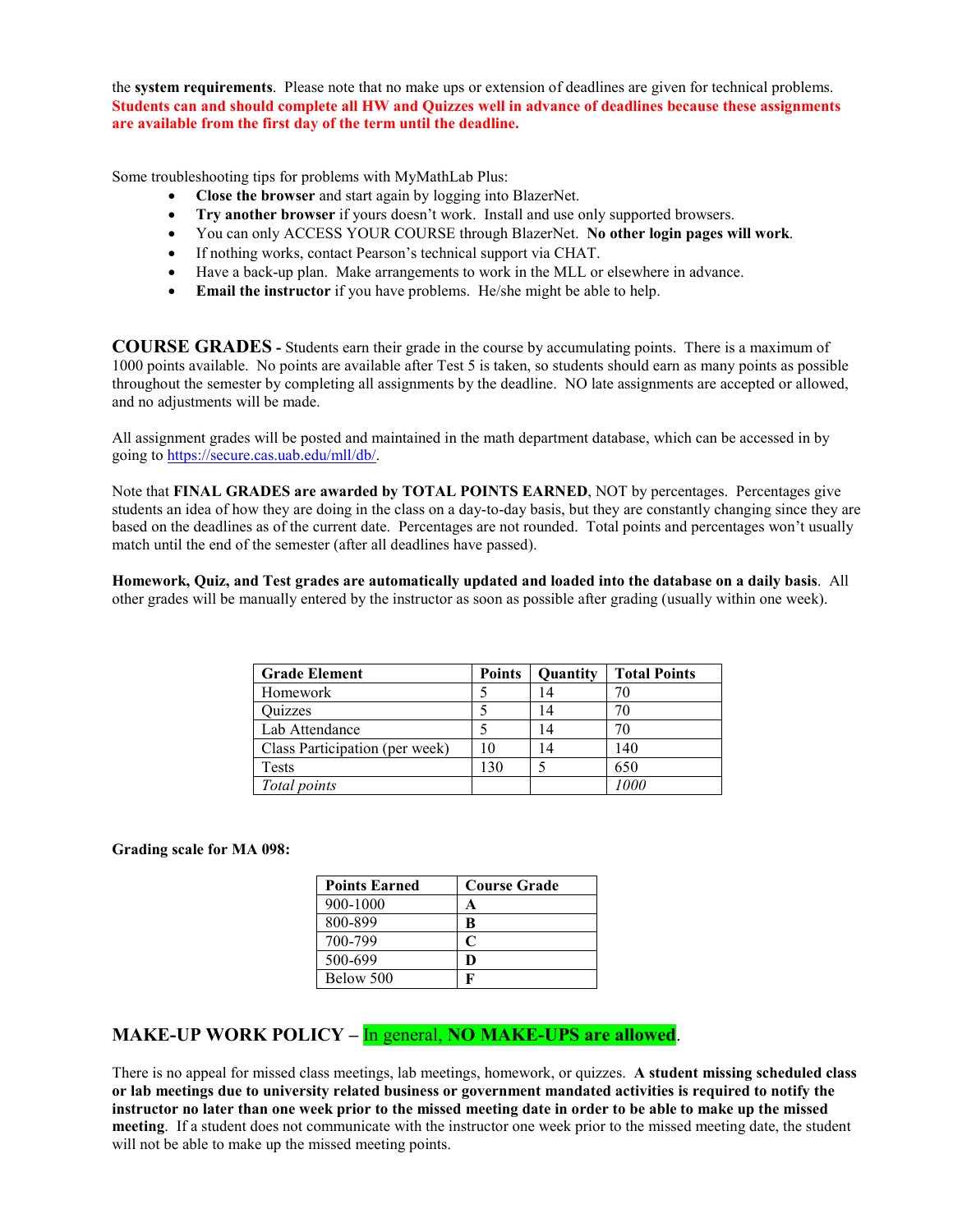If a student misses **ONE** test during the semester, the student may go to UH4005, the Mathematics Department Office, to request a Missed Test Request Form and **no later than 12pm on the last day of classes** (before final exam week). You will be notified by email of the date and time of the makeup test. Makeup tests are not taken prior to the final exam week. The makeup test grade will be used to replace the missed test grade if the student formally makes a request to do so by completing the Missed Test Request Form. **The student must complete a Replacement Test Grade form in the Math Department office (UH 4005) no later than 12:00pm on the last day of classes**. Note that **only one missed test grade per semester may be replaced** by the makeup test grade. It is strongly encouraged that students complete the test request form within 48 hours of the missed test. **It is the student's responsibility to attend the makeup test session as scheduled by the Mathematics Department.**

### **USEFUL WEBSITES FOR THIS COURSE**

BlazerNet (access to Canvas and MyMathLab Plus): <http://www.uab.edu/blazernet> UAB MA 098 grade:<https://secure.cas.uab.edu/mll/db/> UAB Department of Mathematics (see Student Resources): <http://www.uab.edu/mathematics>

**Extended Absences**: Attendance is fundamental to course objectives and to the integrity of this course. Courses in the Mathematics Department require a variety of activities that involve interaction with the instructor and/or interaction with other students. Excessive absences and missed assignments seriously jeopardize a student's ability to successfully complete the course. In the event of excessive absences, students should be prepared to officially withdraw from the course through the Registrar's Office. In cases involving medical hardships, military duty, or other serious personal situations after the withdrawal date for a course, the student may participate in the Academic Policy Appeal (accessed and submitted through Blazernet Links/Forms).

# **STUDENT/FACULTY INTERACTION**

Interaction will take place during Class meetings, during Lab meetings, via email, by telephone (only in case of emergency), and through Announcements.

The student will participate in this course by following the guidelines set forth in this Syllabus and the class Schedule, and any additional information provided by the Course Instructor.

Students are expected to attend all Class and Lab meetings, and to remain in regular contact with the Course Instructor.

Personal communication with the instructor should be done during the Lab meeting or a request for a private meeting should be sent through email.

The Course Instructor will check emails daily and will respond to emails containing questions, comments, and concerns within 24 to 48 hours on weekdays and 48 hours on weekends.

Comments and scores on graded group problems are included in the returned papers. Scores can also be seen on the UAB grade database [\(http://www.uab.edu/mathematics\)](http://www.uab.edu/mathematics). Students are expected to review their grades to make sure they are recorded properly.

# **TECHNICAL SUPPORT INFORMATION**

If technical problems are experienced with **BlazerNet,** students should contact UAB AskIT at <http://uab.edu/it/home/askit> and also inform the instructor.

For help within **Canvas**, students should use the HELP tab at the top right.

If technical problems are experienced with **MyMathLab Plus**, students should log in and click on Help & Support at the top right or go to [http://247pearsoned.custhelp.com/app.](http://247pearsoned.custhelp.com/app) The quickest way to get support is to use the CHAT contact method. Students should also inform the instructor.

Some troubleshooting tips for problems with MyMathLab Plus:

• **Close the browser** and start again by logging into BlazerNet.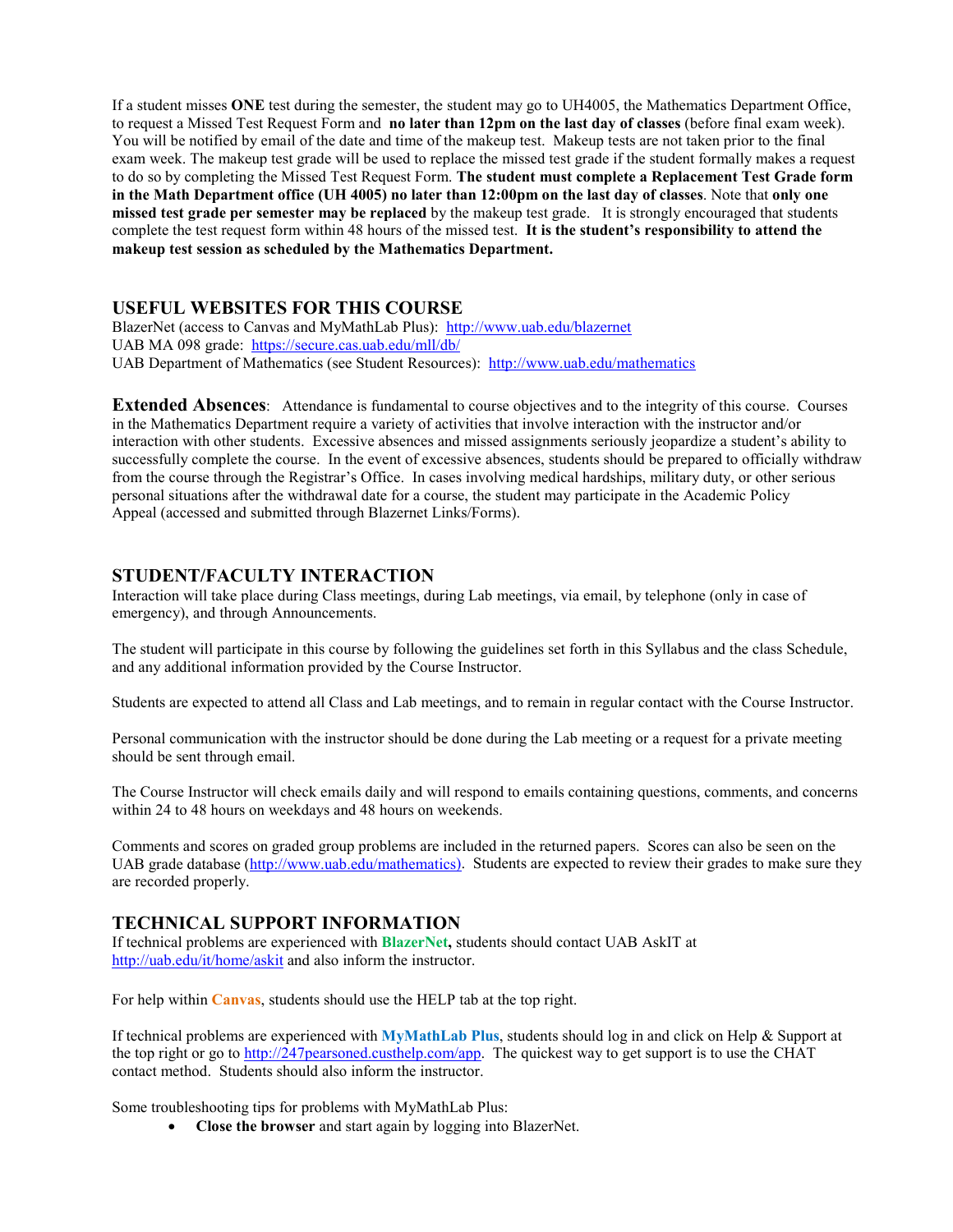- **Try another browser** if yours doesn't work. Install and use only supported browsers.
- You can only ACCESS YOUR COURSE through BlazerNet. **No other login pages will work**.
- If nothing works, contact Pearson's technical support via CHAT.
- Have a back-up plan. Make arrangements to work in the MLL or elsewhere in advance.
- **Email the instructor** if you have problems. He/she might be able to help.

**NON-HARASSMENT, HOSTILE WORK/CLASS ENVIRONMENT –** The UAB College of Arts and Sciences expects students to treat fellow students, their Course Instructors, other UAB faculty, and staff as adults and with respect. No form of hostile environment or harassment will be tolerated by any student or employee. In this class we will only use constructive criticism and will work to build a community of lifelong learners.

**HONESTY AND PLAGIARISM -** The awarding of a university degree attests that an individual has demonstrated mastery of a significant body of knowledge and skills of substantive value to society. To ensure this, **UAB expects all students to abide by the UAB Academic Honor Code**:

### **The UAB Academic Honor Code**

UAB expects all members of its academic community to function according to the highest ethical and professional standards. Students, faculty, and the administration of the institution must be involved to ensure this quality of academic conduct. Academic misconduct undermines the purpose of education. Such behavior is a serious violation of the trust that must exist among faculty and students for a university to nurture intellectual growth and development. Academic misconduct can generally be defined as all acts of dishonesty in an academic or related matter.

Academic dishonesty includes, but is not limited to, the following categories of behavior:

**ABETTING** is helping another student commit an act of academic dishonesty. *Allowing someone to copy your quiz answers or use your work as their own are examples of abetting.*

**CHEATING** is the unauthorized use or attempted use of unauthorized materials, information, study aids, the work of others, or computer-related information. *Getting someone to do your HW or to take your quizzes are examples of cheating.*

**PLAGIARISM** means claiming as your own the ideas, words, data, computer programs, creative compositions, artwork, etc., done by someone else. Examples include improper citation of referenced works, the use of commercially available scholarly papers, failure to cite sources, or *copying another person's ideas*.

**FABRICATION** means presenting falsified data, citations, or quotations as genuine.

**MISREPRESENTATION** is falsification, alteration, or the misstatement of the contents of documents, academic work, or other materials related to academic matters, including work substantially done for one class as work done for another without receiving prior approval from the instructor.

Violations of the UAB Academic Honor Code are punishable by a range of penalties, from receiving a failing grade on an assignment to an F in the course to dismissal. Any course grade of F for academic misconduct supersedes any other grade or notation for that class. Withdrawal from a course while a possible violation of the Academic Honor Code is under review will not preclude the assignment of a course grade that appropriately reflects the student's performance prior to withdrawal if the violation is substantiated.

**TURNITIN** - UAB reserves the right to use electronic means to detect and help prevent plagiarism. By enrolling at UAB, students agree to have course documents submitted to www.Turnitin.com or other means of electronic verification. All materials submitted to Turnitin.com will become source documents in Turnitin.com's restricted access database, solely for the purpose of detecting plagiarism in such documents. Students may be required by instructors to individually submit course documents electronically to Turnitin.com.

**LIBRARY SUPPORT -** The Libraries at UAB provide access to materials and services that support the academic programs. The following is a link to the main library (Mervyn Sterne Library) [http://www.mhsl.uab.edu/.](http://www.mhsl.uab.edu/)